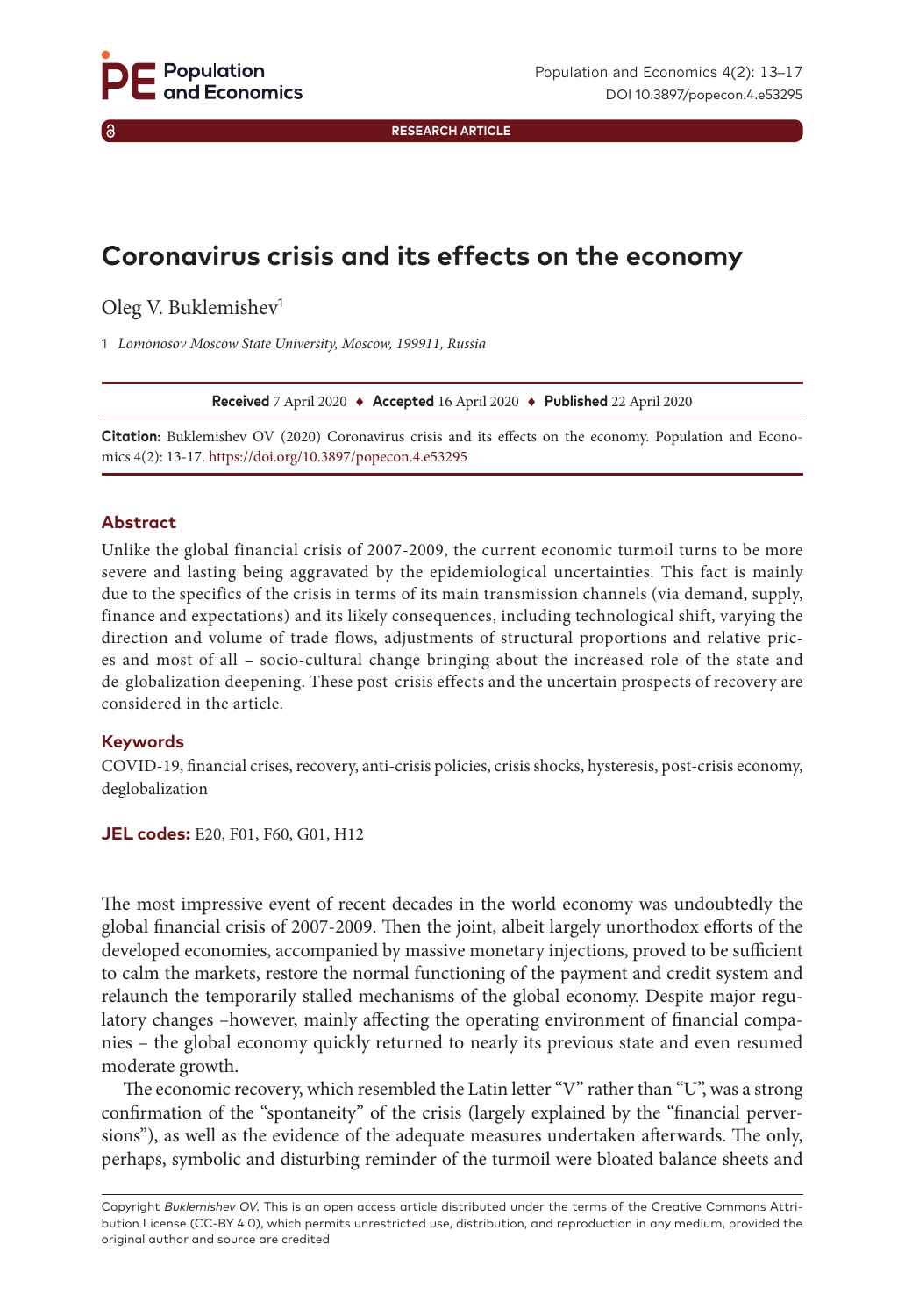low policy rates of the world's leading central banks. Despite the overall normalization of the situation, they were so terrified by the narrative about the "secular stagnation" that they could not withdraw the policy of "quantitative easing" launched in the crisis (massive purchase of government securities, and, in fact, – "printing money"). In addition, central banks also did not dare to raise interest rates to pre-crisis levels; these rates are stuck in the area of low positive or even negative values. Regulators' behavior is understandable: their old "demon" – inflation, in fact, ceased to pose any serious threat, so formal reasons to change low rate policy – so comfortable to borrowers, financial investors and politicians – were not found. Moreover, Ben Bernanke, head of the Federal Reserve System in 2006-2014, the "author" of the unorthodox set of monetary policy measures, made it clear speaking earlier this year (Bernanke 2020) that these now represent a "new normality" and should be used onwards.

But the sustained post-crisis development of the world economy has, apparently, come to an end. Unlike an abrupt breakdown of the past crisis, when the shock impulse created in the financial sphere was transferred to the real sector of the economy, we face a fundamentally different type of crisis. The impact of the coronavirus epidemic will now be so powerful and pervasive that the social and economic systems will make a "quantum leap" in many areas and reverting to the previous state will no longer be possible.

Although the bursts of the previous pandemics (the Spanish flu of 1918, the Asian flu of 1958, the Hong Kong flu of 1968 and SARS of 2002) were mainly characterized by V-shaped post-crisis economic recovery (Carlsson-Szlezak et al. 2020), it is hardly conceivable that the situation will repeat this time. This conclusion is based on the specific character of the course of the crisis and its likely consequences.

## **Channels of the coronavirus crisis**

We can outline four main channels of the transmission of economic crises' effects: the demand channel, the supply channel, the financial channel and the expectations' channel (for description of various channels see (UNCTAD 2020)).

A combination of the general decline in incomes and consumer activity will be translated through the demand channel. Contraction of expenses will also occur as a result of the adopted quarantine measures, which sharply limit and primitivize the range of goods and services consumed. In addition, the scare of getting infected that may persist after the end of the first and possible subsequent outbreaks of the pandemic will also lead to a more cautious model of economic and social human behavior. In other words, the return to the pre-crisis pattern of consumption can be extremely slow, if at all possible. Tourism and entertainment industry, including commercial sports, festivals, concerts and other mass events, as well as catering and personal services will be affected most severely. Reduced working hours and possible layoffs will, all other things being equal, reduce household costs and increase the economic insecurity of those who are not protected by the social safety net.

Regarding the supply channel, widespread restrictions on the movement of people and cargo, as well as the stoppage of production activities in the most affected regions will lead to bottlenecks in global value chains. For a while, it is possible to maintain the normal functioning of these chains due to accumulated inventory, but sooner or later it will run out. Then many companies will be forced to close, striking the suppliers, consumers of their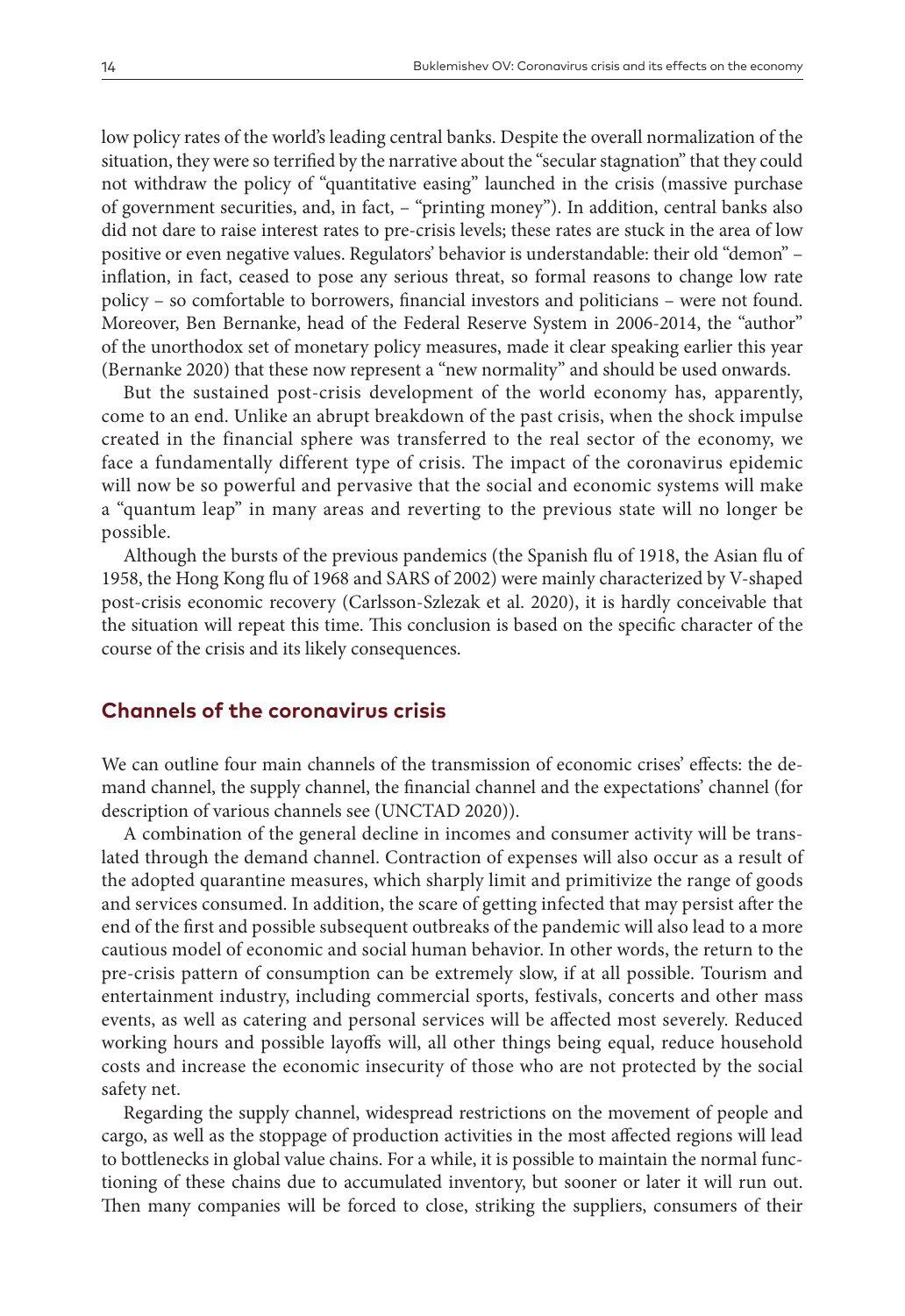products and their own employees. In any case, the result will be a reduction in profits and wages, and thus the supply channel intertwines with the demand channel, and their effect is mutually enhanced.

The financial channel's mechanisms of transmission have been described quite well after the global financial crisis of 2007-2009. In particular, these include a striking downfall of markets and a noticeable increase in their volatility, margin calls' problem, liquidity outflow from risky assets ("flight to quality"), credit crunch for a wide range of borrowers who suddenly become unable to refinance and service their debts. The suspension of lending and other liquidity channels is a serious threat to the private sector in the face of downturn in economic activity.

It should be noted that according to the Institute of International Finance (IIF 2020), global debt at the end of the 3rd quarter of 2019 approached \$253 trillion, two thirds higher than at the beginning of the previous global financial crisis (\$152 trillion). Current debt levels, at a record 322% of the global GDP, represent an important financial risk factor, both for borrowers and lenders at the micro-level and, regarding the buildup of a bad debt overhang turning the recession chronic according to the "Japanese" scenario (balance sheet recession ) (Koo 2011) at the macro-level.

Finally, we highlight the expectations channel, as households and businesses anticipate negative developments and adjust their behavior respectively, exacerbating the crisis. Thus, the additional savings made by fearful individuals for precautionary motives lead to a further contraction of consumer activity. Growing uncertainty of the effects of the shock will also terminate well-prepared business projects and hold on the investments, deferring and slowing down the recovery. At this time these standard processes of negative expectations' formation are further spoiled by the factors of sanitary-epidemiological and structural uncertainty.

### **Post-crisis dynamics**

In other words, unlike the events of the last decade, the world economy's developments after the end of the acute phase of the crisis is bound to change markedly. This kind of transitions are best described by a nonlinear hysteresis model (Belke et al. 2014), when the system cannot undo the changes after their direct cause has ceased to exist.

In this case, the non-linear nature of transformation is determined by the following circumstances:

• Technological shift

Crises often stimulate the adoption of new technologies and business models. For example, even the limited SARS outbreak in 2003 accelerated the spread of online shopping among Chinese consumers, which contributed to the rapid growth of the delivery services and, in particular, Alibaba company. This time, fears (allegedly false) of contamination via cash have already led to a leap in the use of contactless payments in China and similar effects will be surely observed worldwide. Forced use of online technologies during quarantine in education, healthcare, trade and customer service, as well as in management practices cannot but contribute to their accelerated adaptation, which could otherwise take years. Of course, we do not expect a universal transition to online formats, but the search for a "golden mean" in the business processes of each industry will unfold from a completely different starting point.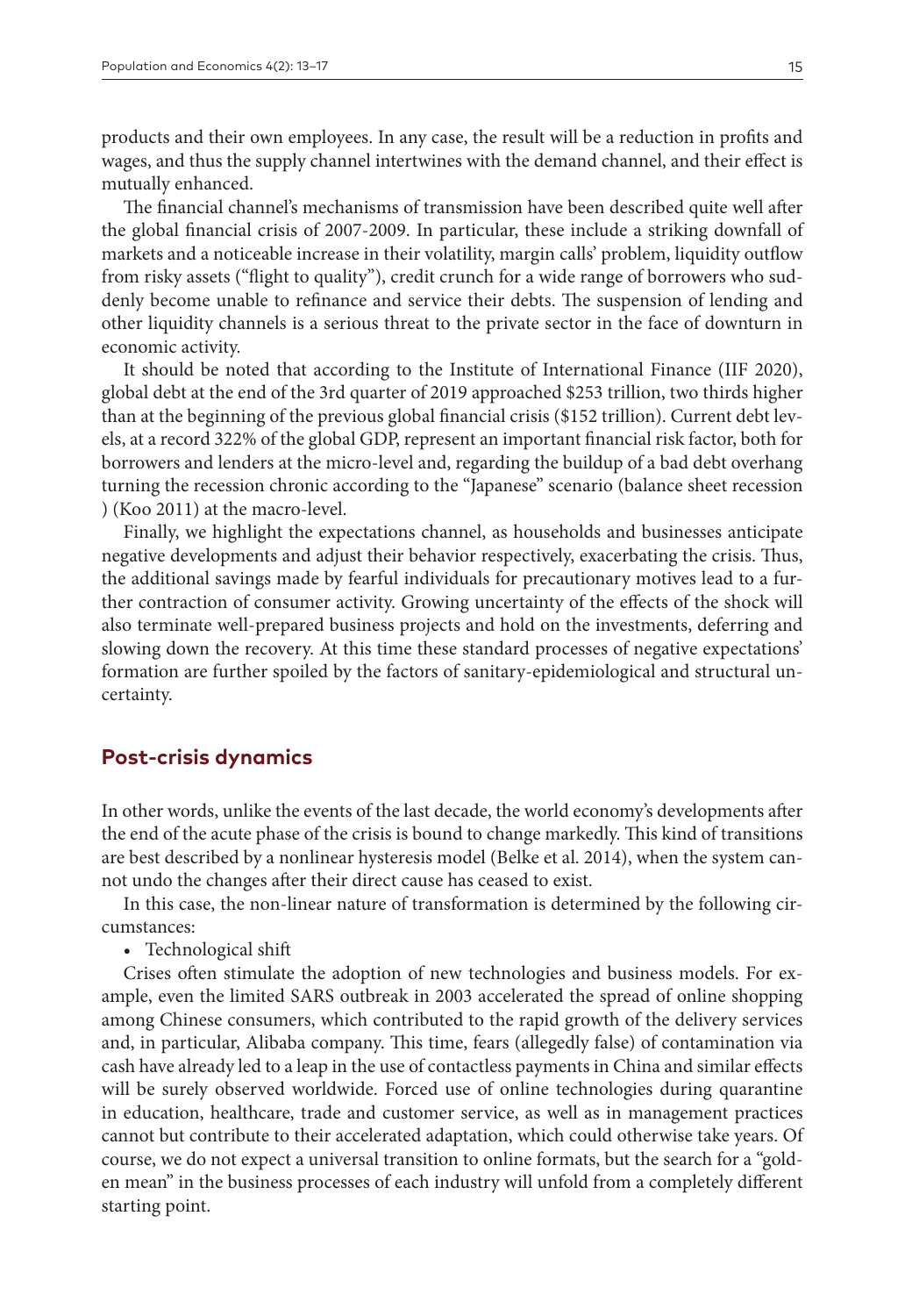• Changes in the direction and volume of trade flows

Uneven recovery of national economies, transport and logistics bottlenecks, in addition to the desire to avoid elevated risks, will lead to greater localization of production processes and technological chains, changing the structure of international trade and, ultimately, country specializations, as well as the volumes and directions of movement of people and cargo.

• Change of price and structural proportions

As a number of key industries (transport in particular) have been forced to a significant extent to close down, their gradual recovery as the epidemiological situation normalizes under changing consumer behavior may be characterized by entirely new commercial parameters and, consequently, volume-price characteristics of material production and provision of services. Accordingly, companies will need to seriously adjust the structure of their production assets and employment. There will also be a major change in intra-industry and cross-industry relative prices, which, together with technological shifts, implies the inevitable restructuring of several industries and a noticeable increase in the number of bankruptcies with the redistribution of market shares.

• Socio-cultural change

As always, predicting the changes of human behavior and the corresponding shift of the consumer, savings, communication and social patterns having the most profound long-term impact in all areas of life, is the most complicated task. It is difficult to foresee what individual and social responses will prevail by the end of the period of the restriction of freedom of movement under the expected transformation of the economic environment. It should also be borne in mind that the new economic realities will require a different quantity and quality of workers, perhaps radically different from the pre-crisis standards, which also cannot but create social and, possibly, political tensions.

• Role of the State

The state will be forced to assume new responsibilities, including the maintenance of education, health care and social protection systems in the new environment. Most likely, as in the aftermath of the previous crisis, direct government involvement in a number of sectors of the economy will also be required and may last for a long time. Employment (often excessive) in the public sector of the economy, and, consequently, the fiscal burden on the population and business will increase.

• Political deglobalization

Structural changes in the world trading system will be reinforced as a result of the political trend to protect national interests and strengthen national borders. The importance of cross-border projects and international cooperation in the economic sphere will fall under these conditions; higher unemployment and increased burden on the social system will further suppress international migration and its role in shaping labor markets.

## **Conclusion**

Today we can confidently conclude that, having entered the current crisis, the world will once again emerge from it in a completely different shape. The detailed characteristics of the new socio-economic reality are not obvious yet, one can foresee only its general contours. Undoubtedly, it makes sense to immediately start contemplating the future state of the social and economic environment to initiate without delay the policymaking process aimed at alleviating the most negative consequences of the crisis.